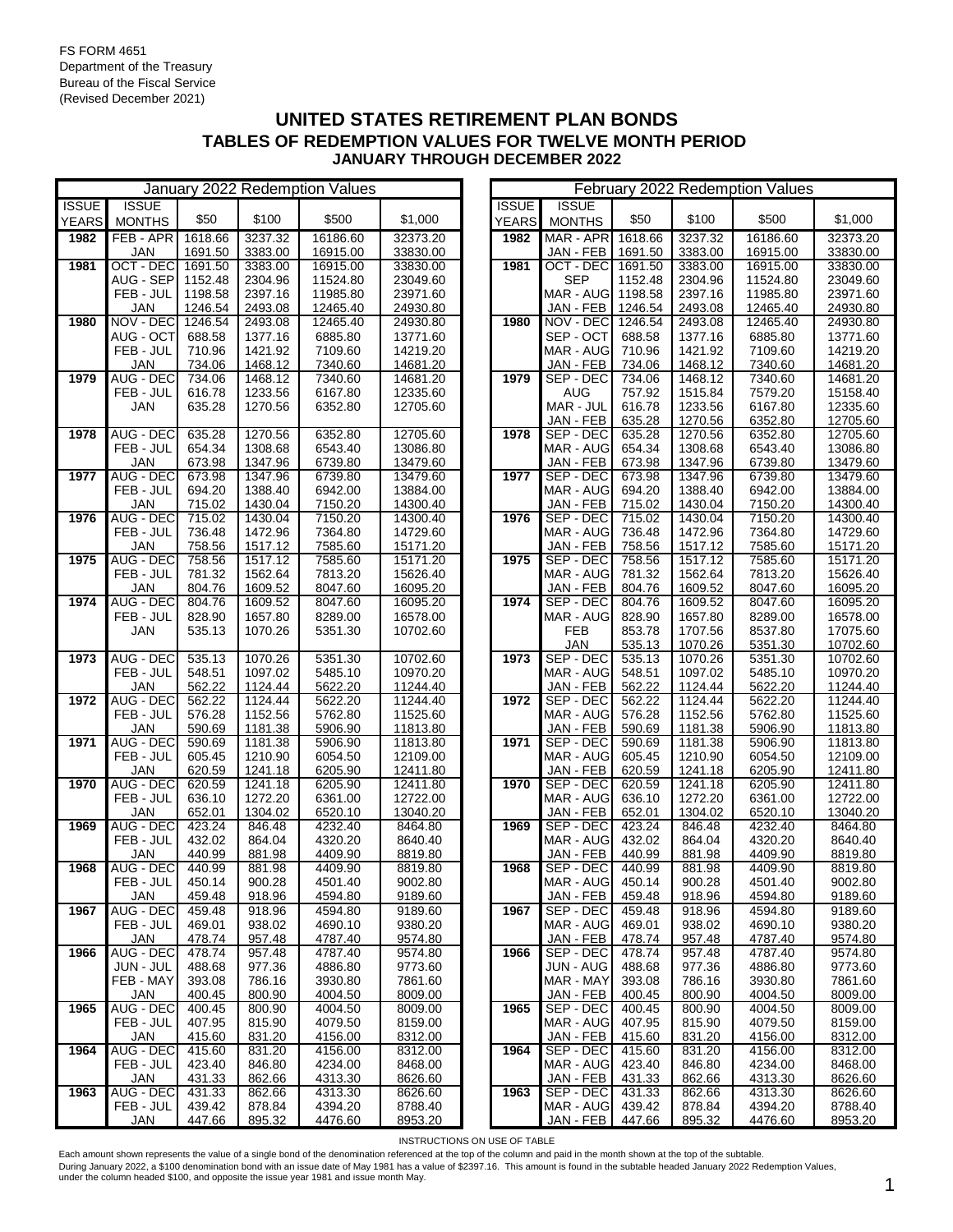|              | March 2022 Redemption Values |                  |                    |                    |                      |  | April 2022 Redemption Values |                        |                  |                    |                    |                      |
|--------------|------------------------------|------------------|--------------------|--------------------|----------------------|--|------------------------------|------------------------|------------------|--------------------|--------------------|----------------------|
| <b>ISSUE</b> | <b>ISSUE</b>                 |                  |                    |                    |                      |  | <b>ISSUE</b>                 | <b>ISSUE</b>           |                  |                    |                    |                      |
| <b>YEARS</b> | <b>MONTHS</b>                | \$50             | \$100              | \$500              | \$1,000              |  | YEARS                        | <b>MONTHS</b>          | \$50             | \$100              | \$500              | \$1,000              |
| 1982         | <b>APR</b>                   | 1618.66          | 3237.32            | 16186.60           | 32373.20             |  | 1982                         |                        |                  |                    |                    |                      |
|              | JAN - MAR                    | 1691.50          | 3383.00            | 16915.00           | 33830.00             |  |                              | JAN - APR              | 1691.50          | 3383.00            | 16915.00           | 33830.00             |
| 1981         | OCT - DEC 1691.50            |                  | 3383.00            | 16915.00           | 33830.00             |  | 1981                         | NOV - DEC              | 1691.50          | 3383.00            | 16915.00           | 33830.00             |
|              | APR - SEP                    | 1198.58          | 2397.16            | 11985.80           | 23971.60             |  |                              | OCT                    | 1767.62          | 3535.24            | 17676.20           | 35352.40             |
|              | JAN - MAR                    | 1246.54          | 2493.08            | 12465.40           | 24930.80             |  |                              | MAY - SEP              | 1198.58          | 2397.16            | 11985.80           | 23971.60             |
|              |                              |                  |                    |                    |                      |  |                              | JAN - APR              | 1246.54          | 2493.08            | 12465.40           | 24930.80             |
| 1980         | NOV - DEC                    | 1246.54          | 2493.08            | 12465.40           | 24930.80             |  | 1980                         | NOV - DEC              | 1246.54          | 2493.08            | 12465.40           | 24930.80             |
|              | OCT                          | 688.58           | 1377.16            | 6885.80            | 13771.60             |  |                              | MAY - OCT              | 710.96           | 1421.92            | 7109.60            | 14219.20             |
|              | APR - SEP                    | 710.96           | 1421.92            | 7109.60            | 14219.20             |  |                              | JAN - APR              | 734.06           | 1468.12            | 7340.60            | 14681.20             |
|              | JAN - MAR                    | 734.06           | 1468.12            | 7340.60            | 14681.20             |  |                              |                        |                  |                    |                    |                      |
| 1979         | OCT - DEC                    | 734.06           | 1468.12            | 7340.60            | 14681.20             |  | 1979                         | NOV - DEC              | 734.06           | 1468.12            | 7340.60            | 14681.20             |
|              | AUG - SEP                    | 757.92           | 1515.84            | 7579.20            | 15158.40             |  |                              | AUG - OCT              | 757.92           | 1515.84            | 7579.20            | 15158.40             |
|              | APR - JUL                    | 616.78           | 1233.56            | 6167.80            | 12335.60             |  |                              | MAY - JUL              | 616.78           | 1233.56            | 6167.80            | 12335.60             |
|              | JAN - MAR                    | 635.28           | 1270.56            | 6352.80            | 12705.60             |  |                              | JAN - APR              | 635.28           | 1270.56            | 6352.80            | 12705.60             |
| 1978         | OCT - DEC                    | 635.28           | 1270.56            | 6352.80            | 12705.60             |  | 1978                         | NOV - DEC              | 635.28           | 1270.56            | 6352.80            | 12705.60             |
|              | APR - SEP                    | 654.34           | 1308.68            | 6543.40            | 13086.80             |  |                              | MAY - OCT              | 654.34           | 1308.68            | 6543.40            | 13086.80             |
|              | JAN - MAR                    | 673.98           | 1347.96            | 6739.80            | 13479.60             |  |                              | JAN - APR              | 673.98           | 1347.96            | 6739.80            | 13479.60             |
| 1977         | OCT - DEC                    | 673.98           | 1347.96            | 6739.80            | 13479.60             |  | 1977                         | NOV - DEC              | 673.98           | 1347.96            | 6739.80            | 13479.60             |
|              | APR - SEP                    | 694.20           | 1388.40            | 6942.00            | 13884.00             |  |                              | MAY - OCT              | 694.20           | 1388.40            | 6942.00            | 13884.00             |
|              | JAN - MAR                    | 715.02           | 1430.04            | 7150.20            | 14300.40             |  |                              | JAN - APR              | 715.02           | 1430.04            | 7150.20            | 14300.40             |
| 1976         | OCT - DEC                    | 715.02           | 1430.04            | 7150.20            | 14300.40             |  | 1976                         | NOV - DEC              | 715.02           | 1430.04            | 7150.20            | 14300.40             |
|              | APR - SEP                    | 736.48           | 1472.96            | 7364.80            | 14729.60             |  |                              | MAY - OCT              | 736.48           | 1472.96            | 7364.80            | 14729.60             |
|              | JAN - MAR                    | 758.56           | 1517.12            | 7585.60            | 15171.20             |  |                              | JAN - APR              | 758.56           | 1517.12            | 7585.60            | 15171.20             |
| 1975         | OCT - DEC                    | 758.56           | 1517.12            | 7585.60            | 15171.20             |  | 1975                         | NOV - DEC              | 758.56           | 1517.12            | 7585.60            | 15171.20             |
|              | APR - SEP                    | 781.32           | 1562.64            | 7813.20            | 15626.40             |  |                              | MAY - OCT              | 781.32           | 1562.64            | 7813.20            | 15626.40             |
| 1974         | JAN - MAR                    | 804.76           | 1609.52            | 8047.60            | 16095.20             |  | 1974                         | JAN - APR              | 804.76           | 1609.52            | 8047.60            | 16095.20             |
|              | OCT - DEC<br>APR - SEP       | 804.76<br>828.90 | 1609.52<br>1657.80 | 8047.60<br>8289.00 | 16095.20<br>16578.00 |  |                              | NOV - DEC<br>MAY - OCT | 804.76<br>828.90 | 1609.52<br>1657.80 | 8047.60<br>8289.00 | 16095.20<br>16578.00 |
|              | FEB - MAR                    | 853.78           | 1707.56            | 8537.80            | 17075.60             |  |                              | FEB - APR              | 853.78           | 1707.56            | 8537.80            | 17075.60             |
|              | <b>JAN</b>                   | 535.13           | 1070.26            | 5351.30            | 10702.60             |  |                              | <b>JAN</b>             | 535.13           | 1070.26            | 5351.30            | 10702.60             |
| 1973         | OCT - DEC                    | 535.13           | 1070.26            | 5351.30            | 10702.60             |  | 1973                         | NOV - DEC              | 535.13           | 1070.26            | 5351.30            | 10702.60             |
|              | APR - SEP                    | 548.51           | 1097.02            | 5485.10            | 10970.20             |  |                              | MAY - OCT              | 548.51           | 1097.02            | 5485.10            | 10970.20             |
|              | JAN - MAR                    | 562.22           | 1124.44            | 5622.20            | 11244.40             |  |                              | JAN - APR              | 562.22           | 1124.44            | 5622.20            | 11244.40             |
| 1972         | OCT - DEC                    | 562.22           | 1124.44            | 5622.20            | 11244.40             |  | 1972                         | NOV - DEC              | 562.22           | 1124.44            | 5622.20            | 11244.40             |
|              | APR - SEP                    | 576.28           | 1152.56            | 5762.80            | 11525.60             |  |                              | MAY - OCT              | 576.28           | 1152.56            | 5762.80            | 11525.60             |
|              | JAN - MAR                    | 590.69           | 1181.38            | 5906.90            | 11813.80             |  |                              | JAN - APR              | 590.69           | 1181.38            | 5906.90            | 11813.80             |
| 1971         | OCT - DEC                    | 590.69           | 1181.38            | 5906.90            | 11813.80             |  | 1971                         | NOV - DEC              | 590.69           | 1181.38            | 5906.90            | 11813.80             |
|              | APR - SEP                    | 605.45           | 1210.90            | 6054.50            | 12109.00             |  |                              | MAY - OCT              | 605.45           | 1210.90            | 6054.50            | 12109.00             |
|              | JAN - MAR                    | 620.59           | 1241.18            | 6205.90            | 12411.80             |  |                              | JAN - APR              | 620.59           | 1241.18            | 6205.90            | 12411.80             |
| 1970         | OCT - DEC                    | 620.59           | 1241.18            | 6205.90            | 12411.80             |  | 1970                         | NOV - DEC              | 620.59           | 1241.18            | 6205.90            | 12411.80             |
|              | APR - SEP                    | 636.10           | 1272.20            | 6361.00            | 12722.00             |  |                              | MAY - OCT              | 636.10           | 1272.20            | 6361.00            | 12722.00             |
|              | JAN - MAR                    | 652.01           | 1304.02            | 6520.10            | 13040.20             |  |                              | JAN - APR              | 652.01           | 1304.02            | 6520.10            | 13040.20             |
| 1969         | OCT - DEC                    | 423.24           | 846.48             | 4232.40            | 8464.80              |  | 1969                         | NOV - DEC              | 423.24           | 846.48             | 4232.40            | 8464.80              |
|              | APR - SEP                    | 432.02           | 864.04             | 4320.20            | 8640.40              |  |                              | MAY - OCT              | 432.02           | 864.04             | 4320.20            | 8640.40              |
|              | JAN - MAR                    | 440.99           | 881.98             | 4409.90            | 8819.80              |  |                              | JAN - APR              | 440.99           | 881.98             | 4409.90            | 8819.80              |
| 1968         | OCT - DEC                    | 440.99           | 881.98             | 4409.90            | 8819.80              |  | 1968                         | NOV - DEC              | 440.99           | 881.98             | 4409.90            | 8819.80              |
|              | APR - SEP                    | 450.14           | 900.28             | 4501.40            | 9002.80              |  |                              | MAY - OCT              | 450.14           | 900.28             | 4501.40            | 9002.80              |
|              | JAN - MAR                    | 459.48           | 918.96             | 4594.80            | 9189.60              |  |                              | JAN - APR              | 459.48           | 918.96             | 4594.80            | 9189.60              |
| 1967         | OCT - DEC                    | 459.48           | 918.96             | 4594.80            | 9189.60              |  | 1967                         | NOV - DEC              | 459.48           | 918.96             | 4594.80            | 9189.60              |
|              | APR - SEP                    | 469.01           | 938.02             | 4690.10            | 9380.20              |  |                              | MAY - OCT              | 469.01           | 938.02             | 4690.10            | 9380.20              |
|              | JAN - MAR                    | 478.74           | 957.48             | 4787.40            | 9574.80              |  |                              | JAN - APR              | 478.74           | 957.48             | 4787.40            | 9574.80              |
| 1966         | OCT - DEC                    | 478.74           | 957.48             | 4787.40            | 9574.80              |  | 1966                         | NOV - DEC              | 478.74           | 957.48             | 4787.40            | 9574.80              |
|              | JUN - SEP                    | 488.68           | 977.36             | 4886.80            | 9773.60              |  |                              | JUN - OCT              | 488.68           | 977.36             | 4886.80            | 9773.60              |
|              | APR - MAY                    | 393.08           | 786.16             | 3930.80            | 7861.60              |  |                              | MAY                    | 393.08           | 786.16             | 3930.80            | 7861.60              |
|              | JAN - MAR                    | 400.45           | 800.90             | 4004.50            | 8009.00              |  |                              | JAN - APR              | 400.45           | 800.90             | 4004.50            | 8009.00              |
| 1965         | OCT - DEC                    | 400.45           | 800.90             | 4004.50            | 8009.00              |  | 1965                         | NOV - DEC              | 400.45           | 800.90             | 4004.50            | 8009.00              |
|              | APR - SEP                    | 407.95           | 815.90             | 4079.50            | 8159.00              |  |                              | MAY - OCT              | 407.95           | 815.90             | 4079.50            | 8159.00              |
|              | JAN - MAR                    | 415.60           | 831.20             | 4156.00            | 8312.00              |  | 1964                         | JAN - APR              | 415.60           | 831.20             | 4156.00            | 8312.00              |
| 1964         | OCT - DEC<br>APR - SEP       | 415.60           | 831.20<br>846.80   | 4156.00<br>4234.00 | 8312.00              |  |                              | NOV - DEC<br>MAY - OCT | 415.60<br>423.40 | 831.20<br>846.80   | 4156.00            | 8312.00<br>8468.00   |
|              | JAN - MAR                    | 423.40<br>431.33 | 862.66             | 4313.30            | 8468.00<br>8626.60   |  |                              | JAN - APR              | 431.33           | 862.66             | 4234.00<br>4313.30 | 8626.60              |
| 1963         | OCT - DEC                    | 431.33           | 862.66             | 4313.30            | 8626.60              |  | 1963                         | NOV - DEC              | 431.33           | 862.66             | 4313.30            | 8626.60              |
|              | APR - SEP                    | 439.42           | 878.84             | 4394.20            | 8788.40              |  |                              | MAY - OCT              | 439.42           | 878.84             | 4394.20            | 8788.40              |
|              | JAN - MAR                    | 447.66           | 895.32             | 4476.60            | 8953.20              |  |                              | JAN - APR              | 447.66           | 895.32             | 4476.60            | 8953.20              |
|              |                              |                  |                    |                    |                      |  |                              |                        |                  |                    |                    |                      |

|                              |                               |                   |                    | Aprii zuzz Redemption values |                      |
|------------------------------|-------------------------------|-------------------|--------------------|------------------------------|----------------------|
| <b>ISSUE</b><br><b>YEARS</b> | <b>ISSUE</b><br><b>MONTHS</b> | \$50              | \$100              | \$500                        | \$1,000              |
| 1982                         |                               |                   |                    |                              |                      |
|                              | JAN - APR                     | 1691.50           | 3383.00            | 16915.00                     | 33830.00             |
| 1981                         | NOV - DEC                     | 1691.50           | 3383.00            | 16915.00                     | 33830.00             |
|                              | ОСТ                           | 1767.62           | 3535.24            | 17676.20                     | 35352.40             |
|                              | MAY - SEP                     | 1198.58           | 2397.16            | 11985.80                     | 23971.60             |
| 1980                         | JAN - APR<br>NOV - DEC        | 1246.54           | 2493.08            | 12465.40                     | 24930.80             |
|                              | MAY - OCT                     | 1246.54<br>710.96 | 2493.08<br>1421.92 | 12465.40<br>7109.60          | 24930.80<br>14219.20 |
|                              | JAN - APR                     | 734.06            | 1468.12            | 7340.60                      | 14681.20             |
|                              |                               |                   |                    |                              |                      |
| 1979                         | NOV - DEC                     | 734.06            | 1468.12            | 7340.60                      | 14681.20             |
|                              | AUG - OCT                     | 757.92            | 1515.84            | 7579.20                      | 15158.40             |
|                              | MAY - JUL                     | 616.78            | 1233.56            | 6167.80                      | 12335.60             |
|                              | JAN - APR                     | 635.28            | 1270.56            | 6352.80                      | 12705.60             |
| 1978                         | NOV - DEC                     | 635.28            | 1270.56            | 6352.80                      | 12705.60             |
|                              | MAY - OCT                     | 654.34            | 1308.68            | 6543.40                      | 13086.80             |
| 1977                         | JAN - APR<br>NOV - DEC        | 673.98            | 1347.96            | 6739.80                      | 13479.60             |
|                              | MAY - OCT                     | 673.98<br>694.20  | 1347.96<br>1388.40 | 6739.80<br>6942.00           | 13479.60<br>13884.00 |
|                              | JAN - APR                     | 715.02            | 1430.04            | 7150.20                      | 14300.40             |
| 1976                         | NOV - DEC                     | 715.02            | 1430.04            | 7150.20                      | 14300.40             |
|                              | MAY - OCT                     | 736.48            | 1472.96            | 7364.80                      | 14729.60             |
|                              | JAN - APR                     | 758.56            | 1517.12            | 7585.60                      | 15171.20             |
| 1975                         | NOV - DEC                     | 758.56            | 1517.12            | 7585.60                      | 15171.20             |
|                              | MAY - OCT                     | 781.32            | 1562.64            | 7813.20                      | 15626.40             |
|                              | JAN - APR                     | 804.76            | 1609.52            | 8047.60                      | 16095.20             |
| 1974                         | NOV - DEC                     | 804.76            | 1609.52            | 8047.60                      | 16095.20             |
|                              | MAY - OCT<br>FEB-APR          | 828.90<br>853.78  | 1657.80<br>1707.56 | 8289.00<br>8537.80           | 16578.00<br>17075.60 |
|                              | JAN                           | 535.13            | 1070.26            | 5351.30                      | 10702.60             |
| 1973                         | NOV - DEC                     | 535.13            | 1070.26            | 5351.30                      | 10702.60             |
|                              | MAY - OCT                     | 548.51            | 1097.02            | 5485.10                      | 10970.20             |
|                              | JAN - APR                     | 562.22            | 1124.44            | 5622.20                      | 11244.40             |
| 1972                         | NOV - DEC                     | 562.22            | 1124.44            | 5622.20                      | 11244.40             |
|                              | MAY - OCT<br>JAN - APR        | 576.28<br>590.69  | 1152.56<br>1181.38 | 5762.80<br>5906.90           | 11525.60<br>11813.80 |
| 1971                         | NOV - DEC                     | 590.69            | 1181.38            | 5906.90                      | 11813.80             |
|                              | MAY - OCT                     | 605.45            | 1210.90            | 6054.50                      | 12109.00             |
|                              | JAN - APR                     | 620.59            | 1241.18            | 6205.90                      | 12411.80             |
| 1970                         | NOV - DEC                     | 620.59            | 1241.18            | 6205.90                      | 12411.80             |
|                              | MAY - OCT                     | 636.10            | 1272.20            | 6361.00                      | 12722.00             |
|                              | JAN - APR                     | 652.01            | 1304.02            | 6520.10                      | 13040.20             |
| 1969                         | NOV - DEC                     | 423.24            | 846.48             | 4232.40                      | 8464.80              |
|                              | MAY - OCT<br>JAN - APR        | 432.02<br>440.99  | 864.04<br>881.98   | 4320.20<br>4409.90           | 8640.40<br>8819.80   |
| 1968                         | NOV - DEC                     | 440.99            | 881.98             | 4409.90                      | 8819.80              |
|                              | MAY - OCT                     | 450.14            | 900.28             | 4501.40                      | 9002.80              |
|                              | JAN - APR                     | 459.48            | 918.96             | 4594.80                      | 9189.60              |
| 1967                         | NOV - DEC                     | 459.48            | 918.96             | 4594.80                      | 9189.60              |
|                              | MAY - OCT                     | 469.01            | 938.02             | 4690.10                      | 9380.20              |
|                              | JAN - APR                     | 478.74            | 957.48             | 4787.40                      | 9574.80              |
| 1966                         | NOV - DEC                     | 478.74            | 957.48             | 4787.40                      | 9574.80              |
|                              | JUN - OCT<br>MAY              | 488.68<br>393.08  | 977.36<br>786.16   | 4886.80<br>3930.80           | 9773.60              |
|                              | JAN - APR                     | 400.45            | 800.90             | 4004.50                      | 7861.60<br>8009.00   |
| 1965                         | NOV - DEC                     | 400.45            | 800.90             | 4004.50                      | 8009.00              |
|                              | MAY - OCT                     | 407.95            | 815.90             | 4079.50                      | 8159.00              |
|                              | JAN - APR                     | 415.60            | 831.20             | 4156.00                      | 8312.00              |
| 1964                         | NOV - DEC                     | 415.60            | 831.20             | 4156.00                      | 8312.00              |
|                              | MAY - OCT                     | 423.40            | 846.80             | 4234.00                      | 8468.00              |
|                              | JAN - APR                     | 431.33            | 862.66             | 4313.30                      | 8626.60              |
| 1963                         | NOV - DEC                     | 431.33            | 862.66             | 4313.30                      | 8626.60              |
|                              | MAY - OCT<br>JAN - APR        | 439.42            | 878.84             | 4394.20                      | 8788.40              |
|                              |                               | 447.66            | 895.32             | 4476.60                      | 8953.20              |

INSTRUCTIONS ON USE OF TABLE

Each amount shown represents the value of a single bond of the denomination referenced at the top of the column and paid in the month shown at the top of the subtable.

During March 2022, a \$100 denomination bond with an issue date of May 1981 has a value of \$2397.16. This amount is found in the subtable headed March 2022 Redemption Values,<br>under the column headed \$100, and opposite the i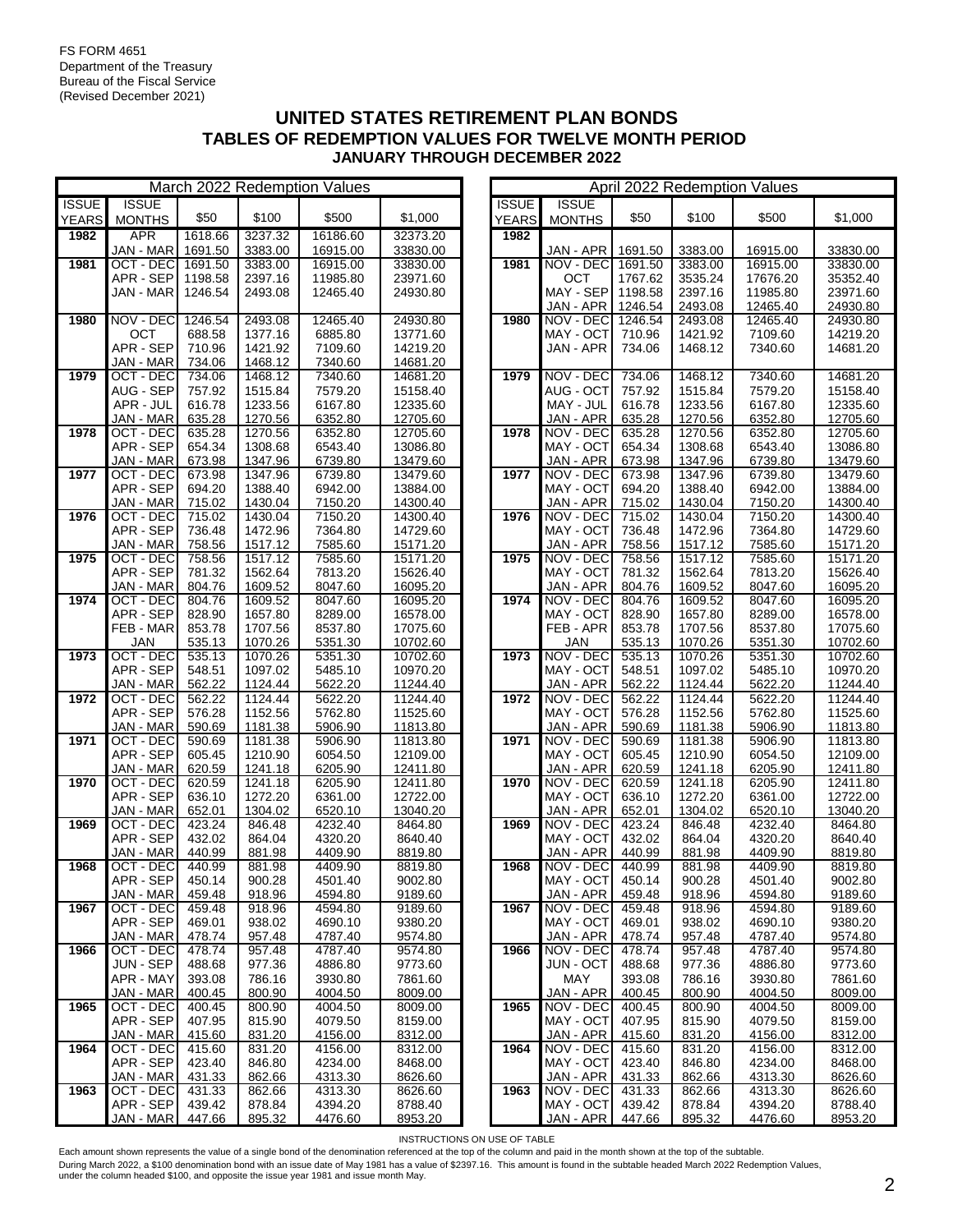|              | May 2022 Redemption Values |                  |                    |                    |                      |  | June 2022 Redemption Values |                  |         |         |          |          |  |
|--------------|----------------------------|------------------|--------------------|--------------------|----------------------|--|-----------------------------|------------------|---------|---------|----------|----------|--|
| <b>ISSUE</b> | <b>ISSUE</b>               |                  |                    |                    |                      |  | <b>ISSUE</b>                | <b>ISSUE</b>     |         |         |          |          |  |
| <b>YEARS</b> | <b>MONTHS</b>              | \$50             | \$100              | \$500              | \$1,000              |  | <b>YEARS</b>                | <b>MONTHS</b>    | \$50    | \$100   | \$500    | \$1,000  |  |
| 1982         |                            |                  |                    |                    |                      |  | 1982                        |                  |         |         |          |          |  |
|              | JAN - APR                  | 1691.50          | 3383.00            | 16915.00           | 33830.00             |  |                             | JAN - APR        | 1691.50 | 3383.00 | 16915.00 | 33830.00 |  |
| 1981         | <b>DEC</b>                 | 1691.50          | 3383.00            | 16915.00           | 33830.00             |  | 1981                        | OCT - DEC        | 1767.62 | 3535.24 | 17676.20 | 35352.40 |  |
|              | OCT - NOV                  | 1767.62          | 3535.24            | 17676.20           | 35352.40             |  |                             | JUL - SEP        | 1198.58 | 2397.16 | 11985.80 | 23971.60 |  |
|              | JUN - SEP                  | 1198.58          | 2397.16            | 11985.80           | 23971.60             |  |                             | JAN - JUN        | 1246.54 | 2493.08 | 12465.40 | 24930.80 |  |
|              | JAN - MAY                  | 1246.54          | 2493.08            | 12465.40           | 24930.80             |  |                             |                  |         |         |          |          |  |
| 1980         | DEC                        | 1246.54          | 2493.08            | 12465.40           | 24930.80             |  | 1980                        | NOV - DEC        | 1296.40 | 2592.80 | 12964.00 | 25928.00 |  |
|              | <b>NOV</b>                 | 1296.40          | 2592.80            | 12964.00           | 25928.00             |  |                             | JUL - OCT        | 710.96  | 1421.92 | 7109.60  | 14219.20 |  |
|              | JUN - OCT                  | 710.96           | 1421.92            | 7109.60            | 14219.20             |  |                             | JAN - JUN        | 734.06  | 1468.12 | 7340.60  | 14681.20 |  |
|              | JAN - MAY                  | 734.06           | 1468.12            | 7340.60            | 14681.20             |  |                             |                  |         |         |          |          |  |
| 1979         | <b>DEC</b>                 | 734.06           | 1468.12            | 7340.60            | 14681.20             |  | 1979                        | AUG - DEC        | 757.92  | 1515.84 | 7579.20  | 15158.40 |  |
|              | AUG - NOV                  | 757.92           | 1515.84            | 7579.20            | 15158.40             |  |                             | JUL              | 616.78  | 1233.56 | 6167.80  | 12335.60 |  |
|              | JUN - JUL                  | 616.78           | 1233.56            | 6167.80            | 12335.60             |  |                             | JAN - JUN        | 635.28  | 1270.56 | 6352.80  | 12705.60 |  |
|              | JAN - MAY                  | 635.28           | 1270.56            | 6352.80            | 12705.60             |  |                             |                  |         |         |          |          |  |
| 1978         | <b>DEC</b>                 | 635.28           | 1270.56            | 6352.80            | 12705.60             |  | 1978                        | <b>JUL - DEC</b> | 654.34  | 1308.68 | 6543.40  | 13086.80 |  |
|              | <b>JUN - NOV</b>           | 654.34           | 1308.68            | 6543.40            | 13086.80             |  |                             | JAN - JUN        | 673.98  | 1347.96 | 6739.80  | 13479.60 |  |
|              | JAN - MAY                  | 673.98           | 1347.96            | 6739.80            | 13479.60             |  |                             |                  |         |         |          |          |  |
| 1977         | DEC                        | 673.98           | 1347.96            | 6739.80            | 13479.60             |  | 1977                        | <b>JUL - DEC</b> | 694.20  | 1388.40 | 6942.00  | 13884.00 |  |
|              | <b>JUN - NOV</b>           | 694.20           | 1388.40            | 6942.00            | 13884.00             |  |                             | JAN - JUN        | 715.02  | 1430.04 | 7150.20  | 14300.40 |  |
|              | JAN - MAY                  | 715.02           | 1430.04            | 7150.20            | 14300.40             |  |                             |                  |         |         |          |          |  |
| 1976         | <b>DEC</b>                 | 715.02           | 1430.04            | 7150.20            | 14300.40             |  | 1976                        | <b>JUL - DEC</b> | 736.48  | 1472.96 | 7364.80  | 14729.60 |  |
|              | <b>JUN - NOV</b>           | 736.48           | 1472.96            | 7364.80            | 14729.60             |  |                             | JAN - JUN        | 758.56  | 1517.12 | 7585.60  | 15171.20 |  |
| 1975         | <b>JAN - MAY</b><br>DEC    | 758.56<br>758.56 | 1517.12<br>1517.12 | 7585.60            | 15171.20             |  | 1975                        | <b>JUL - DEC</b> | 781.32  | 1562.64 | 7813.20  | 15626.40 |  |
|              | JUN - NOV                  | 781.32           | 1562.64            | 7585.60<br>7813.20 | 15171.20<br>15626.40 |  |                             | JAN - JUN        | 804.76  | 1609.52 | 8047.60  | 16095.20 |  |
|              | JAN - MAY                  | 804.76           | 1609.52            | 8047.60            | 16095.20             |  |                             |                  |         |         |          |          |  |
| 1974         | <b>DEC</b>                 | 804.76           | 1609.52            | 8047.60            | 16095.20             |  | 1974                        | <b>JUL - DEC</b> | 828.90  | 1657.80 | 8289.00  | 16578.00 |  |
|              | <b>JUN - NOV</b>           | 828.90           | 1657.80            | 8289.00            | 16578.00             |  |                             | FEB - JUN        | 853.78  | 1707.56 | 8537.80  | 17075.60 |  |
|              | FEB - MAY                  | 853.78           | 1707.56            | 8537.80            | 17075.60             |  |                             | JAN              | 535.13  | 1070.26 | 5351.30  | 10702.60 |  |
|              | <b>JAN</b>                 | 535.13           | 1070.26            | 5351.30            | 10702.60             |  |                             |                  |         |         |          |          |  |
| 1973         | DEC                        | 535.13           | 1070.26            | 5351.30            | 10702.60             |  | 1973                        | <b>JUL - DEC</b> | 548.51  | 1097.02 | 5485.10  | 10970.20 |  |
|              | JUN - NOV                  | 548.51           | 1097.02            | 5485.10            | 10970.20             |  |                             | JAN - JUN        | 562.22  | 1124.44 | 5622.20  | 11244.40 |  |
|              | JAN - MAY                  | 562.22           | 1124.44            | 5622.20            | 11244.40             |  |                             |                  |         |         |          |          |  |
| 1972         | DEC                        | 562.22           | 1124.44            | 5622.20            | 11244.40             |  | 1972                        | <b>JUL - DEC</b> | 576.28  | 1152.56 | 5762.80  | 11525.60 |  |
|              | JUN - NOV                  | 576.28           | 1152.56            | 5762.80            | 11525.60             |  |                             | JAN - JUN        | 590.69  | 1181.38 | 5906.90  | 11813.80 |  |
|              | JAN - MAY                  | 590.69           | 1181.38            | 5906.90            | 11813.80             |  |                             |                  |         |         |          |          |  |
| 1971         | <b>DEC</b>                 | 590.69           | 1181.38            | 5906.90            | 11813.80             |  | 1971                        | JUL - DEC        | 605.45  | 1210.90 | 6054.50  | 12109.00 |  |
|              | <b>JUN - NOV</b>           | 605.45           | 1210.90            | 6054.50            | 12109.00             |  |                             | JAN - JUN        | 620.59  | 1241.18 | 6205.90  | 12411.80 |  |
|              | JAN - MAY                  | 620.59           | 1241.18            | 6205.90            | 12411.80             |  |                             |                  |         |         |          |          |  |
| 1970         | DEC                        | 620.59           | 1241.18            | 6205.90            | 12411.80             |  | 1970                        | <b>JUL - DEC</b> | 636.10  | 1272.20 | 6361.00  | 12722.00 |  |
|              | JUN - NOV                  | 636.10           | 1272.20            | 6361.00            | 12722.00             |  |                             | JAN - JUN        | 652.01  | 1304.02 | 6520.10  | 13040.20 |  |
|              | JAN - MAY                  | 652.01           | 1304.02            | 6520.10            | 13040.20             |  |                             |                  |         |         |          |          |  |
| 1969         | <b>DEC</b>                 | 423.24           | 846.48             | 4232.40            | 8464.80              |  | 1969                        | <b>JUL - DEC</b> | 432.02  | 864.04  | 4320.20  | 8640.40  |  |
|              | <b>JUN - NOV</b>           | 432.02           | 864.04             | 4320.20            | 8640.40              |  |                             | JAN - JUN        | 440.99  | 881.98  | 4409.90  | 8819.80  |  |
| 1968         | JAN - MAY<br>DEC           | 440.99<br>440.99 | 881.98<br>881.98   | 4409.90<br>4409.90 | 8819.80<br>8819.80   |  | 1968                        | JUL - DEC        | 450.14  | 900.28  | 4501.40  | 9002.80  |  |
|              | JUN - NOV                  | 450.14           | 900.28             | 4501.40            | 9002.80              |  |                             | JAN - JUN        | 459.48  | 918.96  |          |          |  |
|              | JAN - MAY                  | 459.48           | 918.96             | 4594.80            | 9189.60              |  |                             |                  |         |         | 4594.80  | 9189.60  |  |
| 1967         | DEC.                       | 459.48           | 918.96             | 4594.80            | 9189.60              |  | 1967                        | <b>JUL - DEC</b> | 469.01  | 938.02  | 4690.10  | 9380.20  |  |
|              | <b>JUN - NOV</b>           | 469.01           | 938.02             | 4690.10            | 9380.20              |  |                             | JAN - JUN        | 478.74  | 957.48  | 4787.40  | 9574.80  |  |
|              | <b>JAN - MAY</b>           | 478.74           | 957.48             | 4787.40            | 9574.80              |  |                             |                  |         |         |          |          |  |
| 1966         | DEC                        | 478.74           | 957.48             | 4787.40            | 9574.80              |  | 1966                        | <b>JUL - DEC</b> | 488.68  | 977.36  | 4886.80  | 9773.60  |  |
|              | JUN - NOV                  | 488.68           | 977.36             | 4886.80            | 9773.60              |  |                             | <b>JUN</b>       | 498.82  | 997.64  | 4988.20  | 9976.40  |  |
|              | JAN - MAY                  | 400.45           | 800.90             | 4004.50            | 8009.00              |  |                             | JAN - MAY        | 400.45  | 800.90  | 4004.50  | 8009.00  |  |
|              |                            |                  |                    |                    |                      |  |                             |                  |         |         |          |          |  |
| 1965         | DEC                        | 400.45           | 800.90             | 4004.50            | 8009.00              |  | 1965                        | <b>JUL - DEC</b> | 407.95  | 815.90  | 4079.50  | 8159.00  |  |
|              | JUN - NOV                  | 407.95           | 815.90             | 4079.50            | 8159.00              |  |                             | JAN - JUN        | 415.60  | 831.20  | 4156.00  | 8312.00  |  |
|              | JAN - MAY                  | 415.60           | 831.20             | 4156.00            | 8312.00              |  |                             |                  |         |         |          |          |  |
| 1964         | DEC.                       | 415.60           | 831.20             | 4156.00            | 8312.00              |  | 1964                        | JUL - DEC        | 423.40  | 846.80  | 4234.00  | 8468.00  |  |
|              | JUN - NOV                  | 423.40           | 846.80             | 4234.00            | 8468.00              |  |                             | JAN - JUN        | 431.33  | 862.66  | 4313.30  | 8626.60  |  |
|              | JAN - MAY                  | 431.33           | 862.66             | 4313.30            | 8626.60              |  |                             |                  |         |         |          |          |  |
| 1963         | DEC                        | 431.33           | 862.66             | 4313.30            | 8626.60              |  | 1963                        | <b>JUL - DEC</b> | 439.42  | 878.84  | 4394.20  | 8788.40  |  |
|              | JUN - NOV                  | 439.42           | 878.84             | 4394.20            | 8788.40              |  |                             | JAN - JUN        | 447.66  | 895.32  | 4476.60  | 8953.20  |  |
|              | JAN - MAY                  | 447.66           | 895.32             | 4476.60            | 8953.20              |  |                             |                  |         |         |          |          |  |

| June 2022 Redemption Values |                  |         |         |          |          |  |  |  |  |  |  |  |
|-----------------------------|------------------|---------|---------|----------|----------|--|--|--|--|--|--|--|
| <b>ISSUE</b>                | <b>ISSUE</b>     |         |         |          |          |  |  |  |  |  |  |  |
| <b>YEARS</b>                | <b>MONTHS</b>    | \$50    | \$100   | \$500    | \$1,000  |  |  |  |  |  |  |  |
| 1982                        |                  |         |         |          |          |  |  |  |  |  |  |  |
|                             | JAN - APR        | 1691.50 | 3383.00 | 16915.00 | 33830.00 |  |  |  |  |  |  |  |
| 1981                        | OCT - DEC        | 1767.62 | 3535.24 | 17676.20 | 35352.40 |  |  |  |  |  |  |  |
|                             | JUL - SEP        | 1198.58 | 2397.16 | 11985.80 | 23971.60 |  |  |  |  |  |  |  |
|                             | JAN - JUN        | 1246.54 | 2493.08 | 12465.40 | 24930.80 |  |  |  |  |  |  |  |
|                             |                  |         |         |          |          |  |  |  |  |  |  |  |
| 1980                        | NOV - DEC        | 1296.40 | 2592.80 | 12964.00 | 25928.00 |  |  |  |  |  |  |  |
|                             | <b>JUL - OCT</b> | 710.96  | 1421.92 | 7109.60  | 14219.20 |  |  |  |  |  |  |  |
|                             | JAN - JUN        | 734.06  | 1468.12 | 7340.60  | 14681.20 |  |  |  |  |  |  |  |
|                             |                  |         |         |          |          |  |  |  |  |  |  |  |
| 1979                        | AUG - DEC        | 757.92  | 1515.84 | 7579.20  | 15158.40 |  |  |  |  |  |  |  |
|                             | JUL              | 616.78  | 1233.56 | 6167.80  | 12335.60 |  |  |  |  |  |  |  |
|                             | JAN - JUN        | 635.28  | 1270.56 | 6352.80  | 12705.60 |  |  |  |  |  |  |  |
| 1978                        | <b>JUL - DEC</b> | 654.34  | 1308.68 | 6543.40  | 13086.80 |  |  |  |  |  |  |  |
|                             | JAN - JUN        | 673.98  | 1347.96 |          | 13479.60 |  |  |  |  |  |  |  |
|                             |                  |         |         | 6739.80  |          |  |  |  |  |  |  |  |
| 1977                        | <b>JUL - DEC</b> | 694.20  | 1388.40 | 6942.00  | 13884.00 |  |  |  |  |  |  |  |
|                             | JAN - JUN        | 715.02  | 1430.04 | 7150.20  | 14300.40 |  |  |  |  |  |  |  |
|                             |                  |         |         |          |          |  |  |  |  |  |  |  |
| 1976                        | <b>JUL - DEC</b> | 736.48  | 1472.96 | 7364.80  | 14729.60 |  |  |  |  |  |  |  |
|                             | JAN - JUN        | 758.56  | 1517.12 | 7585.60  | 15171.20 |  |  |  |  |  |  |  |
|                             |                  |         |         |          |          |  |  |  |  |  |  |  |
| 1975                        | <b>JUL - DEC</b> | 781.32  | 1562.64 | 7813.20  | 15626.40 |  |  |  |  |  |  |  |
|                             | JAN - JUN        | 804.76  | 1609.52 | 8047.60  | 16095.20 |  |  |  |  |  |  |  |
|                             |                  |         |         |          |          |  |  |  |  |  |  |  |
| 1974                        | <b>JUL - DEC</b> | 828.90  | 1657.80 | 8289.00  | 16578.00 |  |  |  |  |  |  |  |
|                             | FEB - JUN        | 853.78  | 1707.56 | 8537.80  | 17075.60 |  |  |  |  |  |  |  |
|                             | <b>JAN</b>       | 535.13  | 1070.26 | 5351.30  | 10702.60 |  |  |  |  |  |  |  |
|                             |                  |         |         |          |          |  |  |  |  |  |  |  |
| 1973                        | <b>JUL - DEC</b> | 548.51  | 1097.02 | 5485.10  | 10970.20 |  |  |  |  |  |  |  |
|                             | JAN - JUN        | 562.22  | 1124.44 | 5622.20  | 11244.40 |  |  |  |  |  |  |  |
|                             |                  |         |         |          |          |  |  |  |  |  |  |  |
| 1972                        | <b>JUL - DEC</b> | 576.28  | 1152.56 | 5762.80  | 11525.60 |  |  |  |  |  |  |  |
|                             | JAN - JUN        | 590.69  | 1181.38 | 5906.90  | 11813.80 |  |  |  |  |  |  |  |
| 1971                        | <b>JUL - DEC</b> | 605.45  | 1210.90 | 6054.50  | 12109.00 |  |  |  |  |  |  |  |
|                             | JAN - JUN        | 620.59  | 1241.18 | 6205.90  | 12411.80 |  |  |  |  |  |  |  |
|                             |                  |         |         |          |          |  |  |  |  |  |  |  |
| 1970                        | <b>JUL - DEC</b> | 636.10  | 1272.20 | 6361.00  | 12722.00 |  |  |  |  |  |  |  |
|                             | JAN - JUN        | 652.01  | 1304.02 | 6520.10  | 13040.20 |  |  |  |  |  |  |  |
|                             |                  |         |         |          |          |  |  |  |  |  |  |  |
| 1969                        | <b>JUL - DEC</b> | 432.02  | 864.04  | 4320.20  | 8640.40  |  |  |  |  |  |  |  |
|                             | JAN - JUN        | 440.99  | 881.98  | 4409.90  | 8819.80  |  |  |  |  |  |  |  |
|                             |                  |         |         |          |          |  |  |  |  |  |  |  |
| 1968                        | JUL - DEC        | 450.14  | 900.28  | 4501.40  | 9002.80  |  |  |  |  |  |  |  |
|                             | JAN - JUN        | 459.48  | 918.96  | 4594.80  | 9189.60  |  |  |  |  |  |  |  |
|                             |                  |         |         |          |          |  |  |  |  |  |  |  |
| 1967                        | <b>JUL - DEC</b> | 469.01  | 938.02  | 4690.10  | 9380.20  |  |  |  |  |  |  |  |
|                             | JAN - JUN        | 478.74  | 957.48  | 4787.40  | 9574.80  |  |  |  |  |  |  |  |
|                             |                  |         |         |          |          |  |  |  |  |  |  |  |
| 1966                        | <b>JUL - DEC</b> | 488.68  | 977.36  | 4886.80  | 9773.60  |  |  |  |  |  |  |  |
|                             | JUN              | 498.82  | 997.64  | 4988.20  | 9976.40  |  |  |  |  |  |  |  |
|                             | JAN - MAY        | 400.45  | 800.90  | 4004.50  | 8009.00  |  |  |  |  |  |  |  |
| 1965                        | JUL - DEC        | 407.95  | 815.90  | 4079.50  | 8159.00  |  |  |  |  |  |  |  |
|                             | JAN - JUN        | 415.60  | 831.20  | 4156.00  | 8312.00  |  |  |  |  |  |  |  |
|                             |                  |         |         |          |          |  |  |  |  |  |  |  |
| 1964                        | <b>JUL - DEC</b> | 423.40  | 846.80  | 4234.00  | 8468.00  |  |  |  |  |  |  |  |
|                             | JAN - JUN        | 431.33  | 862.66  | 4313.30  | 8626.60  |  |  |  |  |  |  |  |
|                             |                  |         |         |          |          |  |  |  |  |  |  |  |
| 1963                        | JUL - DEC        | 439.42  | 878.84  | 4394.20  | 8788.40  |  |  |  |  |  |  |  |
|                             | JAN - JUN        | 447.66  | 895.32  | 4476.60  | 8953.20  |  |  |  |  |  |  |  |
|                             |                  |         |         |          |          |  |  |  |  |  |  |  |
|                             |                  |         |         |          |          |  |  |  |  |  |  |  |

INSTRUCTIONS ON USE OF TABLE

Each amount shown represents the value of a single bond of the denomination referenced at the top of the column and paid in the month shown at the top of the subtable. During May 2022, a \$100 denomination bond with an issue date of April 1981 has a value of \$2493.08. This amount is found in the subtable headed May 2022 Redemption Values,<br>under the column headed \$100, and opposite the iss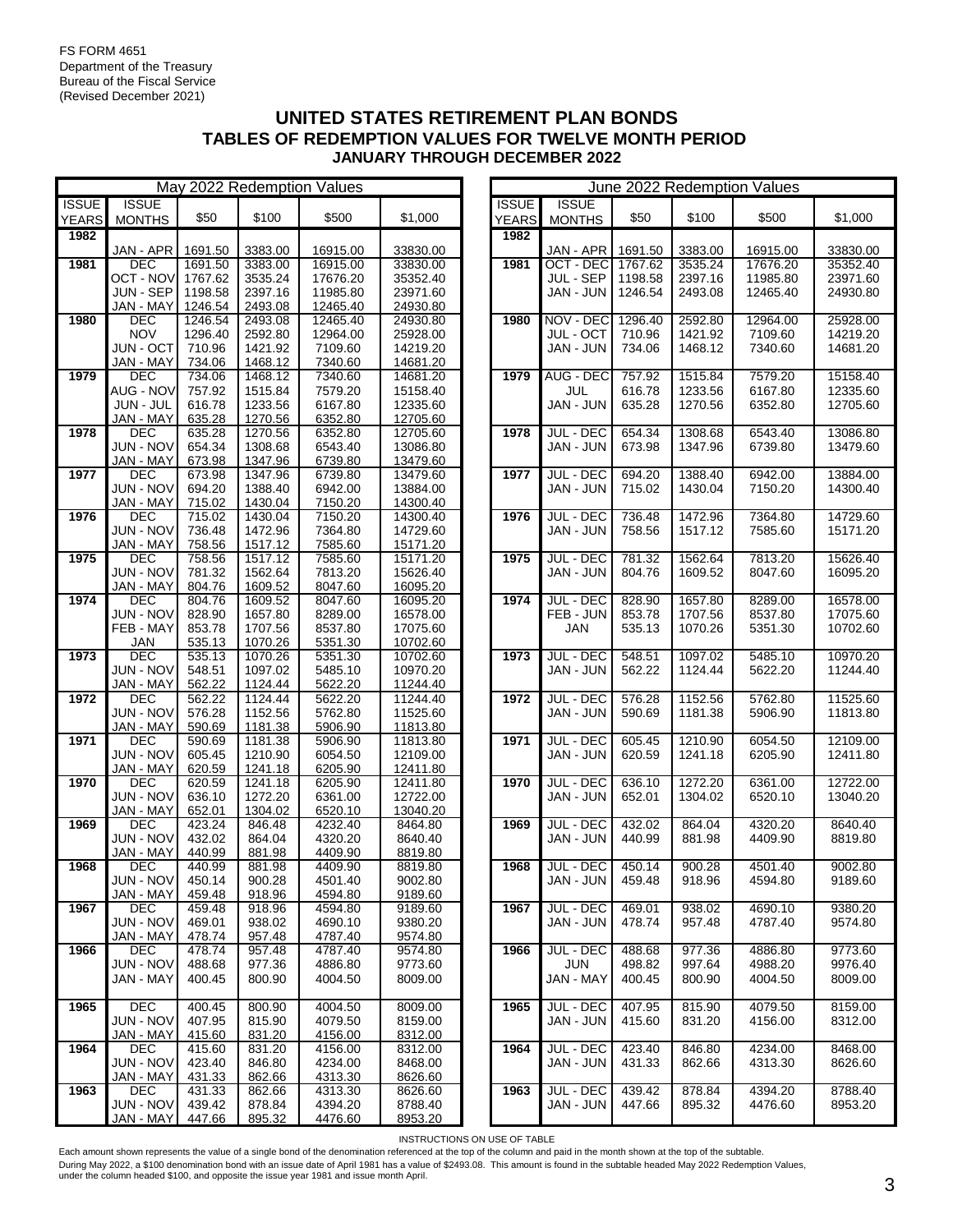|              |                         |                    |                    | July 2022 Redemption Values |                      |              |                                 |                  |                    | August 2022 Redemption Values |                      |
|--------------|-------------------------|--------------------|--------------------|-----------------------------|----------------------|--------------|---------------------------------|------------------|--------------------|-------------------------------|----------------------|
| <b>ISSUE</b> | <b>ISSUE</b>            |                    |                    |                             |                      | <b>ISSUE</b> | <b>ISSUE</b>                    |                  |                    |                               |                      |
| <b>YEARS</b> | <b>MONTHS</b>           | \$50               | \$100              | \$500                       | \$1,000              | <b>YEARS</b> | <b>MONTHS</b>                   | \$50             | \$100              | \$500                         | \$1,000              |
| 1982         | FEB-APR                 | 1691.50            | 3383.00            | 16915.00                    | 33830.00             | 1982         | MAR - APR 1691.50               |                  | 3383.00            | 16915.00                      | 33830.00             |
|              | <b>JAN</b>              | 1767.62            | 3535.24            | 17676.20                    | 35352.40             |              | JAN - FEB                       | 1767.62          | 3535.24            | 17676.20                      | 35352.40             |
| 1981         | OCT - DEC               | 1767.62            | 3535.24            | 17676.20                    | 35352.40             | 1981         | OCT - DEC                       | 1767.62          | 3535.24            | 17676.20                      | 35352.40             |
|              | AUG - SEP               | 1198.58<br>1246.54 | 2397.16            | 11985.80                    | 23971.60             |              | <b>SEP</b><br>MAR - AUG 1246.54 | 1198.58          | 2397.16<br>2493.08 | 11985.80                      | 23971.60<br>24930.80 |
|              | FEB - JUL<br><b>JAN</b> | 1296.40            | 2493.08<br>2592.80 | 12465.40<br>12964.00        | 24930.80<br>25928.00 |              | JAN - FEB                       | 1296.40          | 2592.80            | 12465.40<br>12964.00          | 25928.00             |
| 1980         | NOV - DEC               | 1296.40            | 2592.80            | 12964.00                    | 25928.00             | 1980         | NOV - DEC                       | 1296.40          | 2592.80            | 12964.00                      | 25928.00             |
|              | AUG - OCT               | 710.96             | 1421.92            | 7109.60                     | 14219.20             |              | SEP - OCT                       | 710.96           | 1421.92            | 7109.60                       | 14219.20             |
|              | FEB - JUL               | 734.06             | 1468.12            | 7340.60                     | 14681.20             |              | MAR - AUG                       | 734.06           | 1468.12            | 7340.60                       | 14681.20             |
|              | <b>JAN</b>              | 757.92             | 1515.84            | 7579.20                     | 15158.40             |              | JAN - FEB                       | 757.92           | 1515.84            | 7579.20                       | 15158.40             |
| 1979         | <b>AUG - DEC</b>        | 757.92             | 1515.84            | 7579.20                     | 15158.40             | 1979         | SEP - DEC                       | 757.92           | 1515.84            | 7579.20                       | 15158.40             |
|              | FEB - JUL               | 635.28             | 1270.56            | 6352.80                     | 12705.60             |              | <b>AUG</b>                      | 782.56           | 1565.12            | 7825.60                       | 15651.20             |
|              | <b>JAN</b>              | 654.34             | 1308.68            | 6543.40                     | 13086.80             |              | MAR - JUL                       | 635.28           | 1270.56            | 6352.80                       | 12705.60             |
|              |                         |                    |                    |                             |                      |              | JAN - FEB                       | 654.34           | 1308.68            | 6543.40                       | 13086.80             |
| 1978         | <b>AUG - DEC</b>        | 654.34             | 1308.68            | 6543.40                     | 13086.80             | 1978         | SEP - DEC                       | 654.34           | 1308.68            | 6543.40                       | 13086.80             |
|              | FEB - JUL               | 673.98             | 1347.96            | 6739.80                     | 13479.60             |              | MAR - AUG                       | 673.98           | 1347.96            | 6739.80                       | 13479.60             |
|              | JAN                     | 694.20             | 1388.40            | 6942.00                     | 13884.00             |              | JAN - FEB                       | 694.20           | 1388.40            | 6942.00                       | 13884.00             |
| 1977         | <b>AUG - DEC</b>        | 694.20             | 1388.40            | 6942.00                     | 13884.00             | 1977         | SEP - DEC                       | 694.20           | 1388.40            | 6942.00                       | 13884.00             |
|              | FEB - JUL               | 715.02             | 1430.04            | 7150.20                     | 14300.40             |              | MAR - AUG                       | 715.02           | 1430.04            | 7150.20                       | 14300.40             |
|              | <b>JAN</b>              | 736.48             | 1472.96            | 7364.80                     | 14729.60             |              | JAN - FEB                       | 736.48           | 1472.96            | 7364.80                       | 14729.60             |
| 1976         | <b>AUG - DEC</b>        | 736.48             | 1472.96            | 7364.80                     | 14729.60             | 1976         | SEP - DEC                       | 736.48           | 1472.96            | 7364.80                       | 14729.60             |
|              | FEB - JUL               | 758.56             | 1517.12            | 7585.60                     | 15171.20             |              | MAR - AUG                       | 758.56           | 1517.12            | 7585.60                       | 15171.20             |
|              | JAN                     | 781.32             | 1562.64            | 7813.20                     | 15626.40             |              | JAN - FEB                       | 781.32           | 1562.64            | 7813.20                       | 15626.40             |
| 1975         | <b>AUG - DEC</b>        | 781.32             | 1562.64            | 7813.20                     | 15626.40             | 1975         | SEP - DEC                       | 781.32           | 1562.64            | 7813.20                       | 15626.40             |
|              | FEB - JUL               | 804.76             | 1609.52            | 8047.60                     | 16095.20             |              | MAR - AUG                       | 804.76           | 1609.52            | 8047.60                       | 16095.20             |
| 1974         | JAN<br><b>AUG - DEC</b> | 828.90<br>828.90   | 1657.80<br>1657.80 | 8289.00<br>8289.00          | 16578.00<br>16578.00 | 1974         | JAN - FEB<br>SEP - DEC          | 828.90<br>828.90 | 1657.80<br>1657.80 | 8289.00<br>8289.00            | 16578.00<br>16578.00 |
|              | FEB - JUL               | 853.78             | 1707.56            | 8537.80                     | 17075.60             |              | MAR - AUG                       | 853.78           | 1707.56            | 8537.80                       | 17075.60             |
|              | <b>JAN</b>              | 548.51             | 1097.02            | 5485.10                     | 10970.20             |              | <b>FEB</b>                      | 879.38           | 1758.76            | 8793.80                       | 17587.60             |
|              |                         |                    |                    |                             |                      |              | <b>JAN</b>                      | 548.51           | 1097.02            | 5485.10                       | 10970.20             |
| 1973         | <b>AUG - DEC</b>        | 548.51             | 1097.02            | 5485.10                     | 10970.20             | 1973         | SEP - DEC                       | 548.51           | 1097.02            | 5485.10                       | 10970.20             |
|              | FEB - JUL               | 562.22             | 1124.44            | 5622.20                     | 11244.40             |              | MAR - AUG                       | 562.22           | 1124.44            | 5622.20                       | 11244.40             |
|              | JAN                     | 576.28             | 1152.56            | 5762.80                     | 11525.60             |              | JAN - FEB                       | 576.28           | 1152.56            | 5762.80                       | 11525.60             |
| 1972         | <b>AUG - DEC</b>        | 576.28             | 1152.56            | 5762.80                     | 11525.60             | 1972         | SEP - DEC                       | 576.28           | 1152.56            | 5762.80                       | 11525.60             |
|              | FEB - JUL               | 590.69             | 1181.38            | 5906.90                     | 11813.80             |              | MAR - AUG                       | 590.69           | 1181.38            | 5906.90                       | 11813.80             |
|              | <b>JAN</b>              | 605.45             | 1210.90            | 6054.50                     | 12109.00             |              | JAN - FEB                       | 605.45           | 1210.90            | 6054.50                       | 12109.00             |
| 1971         | <b>AUG - DEC</b>        | 605.45             | 1210.90            | 6054.50                     | 12109.00             | 1971         | SEP - DEC                       | 605.45           | 1210.90            | 6054.50                       | 12109.00             |
|              | FEB - JUL               | 620.59             | 1241.18            | 6205.90                     | 12411.80             |              | MAR - AUG                       | 620.59           | 1241.18            | 6205.90                       | 12411.80             |
|              | JAN                     | 636.10             | 1272.20            | 6361.00                     | 12722.00             |              | JAN - FEB                       | 636.10           | 1272.20            | 6361.00                       | 12722.00             |
| 1970         | <b>AUG - DEC</b>        | 636.10             | 1272.20            | 6361.00                     | 12722.00             | 1970         | SEP - DEC                       | 636.10           | 1272.20            | 6361.00                       | 12722.00             |
|              | FEB - JUL               | 652.01             | 1304.02            | 6520.10                     | 13040.20             |              | MAR - AUG                       | 652.01           | 1304.02            | 6520.10                       | 13040.20             |
|              | JAN                     | 668.31             | 1336.62            | 6683.10                     | 13366.20             |              | JAN - FEB                       | 668.31           | 1336.62            | 6683.10                       | 13366.20             |
| 1969         | AUG - DEC               | 432.02             | 864.04             | 4320.20                     | 8640.40              | 1969         | SEP - DEC                       | 432.02           | 864.04             | 4320.20                       | 8640.40              |
|              | FEB - JUL<br>JAN        | 440.99<br>450.14   | 881.98<br>900.28   | 4409.90<br>4501.40          | 8819.80<br>9002.80   |              | MAR - AUG<br>JAN - FEB          | 440.99<br>450.14 | 881.98<br>900.28   | 4409.90<br>4501.40            | 8819.80<br>9002.80   |
| 1968         | <b>AUG - DEC</b>        | 450.14             | 900.28             | 4501.40                     | 9002.80              | 1968         | SEP - DEC                       | 450.14           | 900.28             | 4501.40                       | 9002.80              |
|              | FEB - JUL               | 459.48             | 918.96             | 4594.80                     | 9189.60              |              | MAR - AUG                       | 459.48           | 918.96             | 4594.80                       | 9189.60              |
|              | JAN                     | 469.01             | 938.02             | 4690.10                     | 9380.20              |              | JAN - FEB                       | 469.01           | 938.02             | 4690.10                       | 9380.20              |
| 1967         | AUG - DEC               | 469.01             | 938.02             | 4690.10                     | 9380.20              | 1967         | SEP - DEC                       | 469.01           | 938.02             | 4690.10                       | 9380.20              |
|              | FEB - JUL               | 478.74             | 957.48             | 4787.40                     | 9574.80              |              | MAR - AUG                       | 478.74           | 957.48             | 4787.40                       | 9574.80              |
|              | JAN                     | 488.68             | 977.36             | 4886.80                     | 9773.60              |              | JAN - FEB                       | 488.68           | 977.36             | 4886.80                       | 9773.60              |
| 1966         | AUG - DEC               | 488.68             | 977.36             | 4886.80                     | 9773.60              | 1966         | SEP - DEC                       | 488.68           | 977.36             | 4886.80                       | 9773.60              |
|              | JUN - JUL               | 498.82             | 997.64             | 4988.20                     | 9976.40              |              | JUN - AUG                       | 498.82           | 997.64             | 4988.20                       | 9976.40              |
|              | FEB - MAY               | 400.45             | 800.90             | 4004.50                     | 8009.00              |              | MAR - MAY                       | 400.45           | 800.90             | 4004.50                       | 8009.00              |
|              | JAN                     | 407.95             | 815.90             | 4079.50                     | 8159.00              |              | JAN - FEB                       | 407.95           | 815.90             | 4079.50                       | 8159.00              |
| 1965         | AUG - DEC               | 407.95             | 815.90             | 4079.50                     | 8159.00              | 1965         | SEP - DEC                       | 407.95           | 815.90             | 4079.50                       | 8159.00              |
|              | FEB - JUL               | 415.60             | 831.20             | 4156.00                     | 8312.00              |              | MAR - AUG                       | 415.60           | 831.20             | 4156.00                       | 8312.00              |
|              | <b>JAN</b>              | 423.40             | 846.80             | 4234.00                     | 8468.00              |              | JAN - FEB                       | 423.40           | 846.80             | 4234.00                       | 8468.00              |
| 1964         | AUG - DEC               | 423.40             | 846.80             | 4234.00                     | 8468.00              | 1964         | SEP - DEC                       | 423.40           | 846.80             | 4234.00                       | 8468.00              |
|              | FEB - JUL               | 431.33             | 862.66             | 4313.30                     | 8626.60              |              | MAR - AUG                       | 431.33           | 862.66             | 4313.30                       | 8626.60              |
|              | <b>JAN</b>              | 439.42             | 878.84             | 4394.20                     | 8788.40              |              | JAN - FEB                       | 439.42           | 878.84             | 4394.20                       | 8788.40              |
| 1963         | AUG - DEC               | 439.42             | 878.84             | 4394.20                     | 8788.40              | 1963         | SEP - DEC                       | 439.42           | 878.84             | 4394.20                       | 8788.40              |
|              | FEB - JUL               | 447.66             | 895.32             | 4476.60                     | 8953.20              |              | MAR - AUG                       | 447.66           | 895.32             | 4476.60                       | 8953.20              |
|              | <b>JAN</b>              | 456.05             | 912.10             | 4560.50                     | 9121.00              |              | JAN - FEB                       | 456.05           | 912.10             | 4560.50                       | 9121.00              |

|                              |                               |                    |                    | August 2022 Reaemption values |                      |
|------------------------------|-------------------------------|--------------------|--------------------|-------------------------------|----------------------|
| <b>ISSUE</b><br><b>YEARS</b> | <b>ISSUE</b><br><b>MONTHS</b> | \$50               | \$100              | \$500                         | \$1,000              |
| 1982                         | MAR - APR                     | 1691.50<br>1767.62 | 3383.00            | 16915.00                      | 33830.00             |
| 1981                         | JAN - FEB<br><b>OCT - DEC</b> | 1767.62            | 3535.24<br>3535.24 | 17676.20<br>17676.20          | 35352.40<br>35352.40 |
|                              | SEP                           | 1198.58            | 2397.16            | 11985.80                      | 23971.60             |
|                              | MAR - AUG                     | 1246.54            | 2493.08            | 12465.40                      | 24930.80             |
|                              | JAN - FEB                     | 1296.40            | 2592.80            | 12964.00                      | 25928.00             |
| 1980                         | NOV - DEC                     | 1296.40            | 2592.80            | 12964.00                      | 25928.00             |
|                              | SEP - OCT                     | 710.96             | 1421.92            | 7109.60                       | 14219.20             |
|                              | MAR - AUG                     | 734.06             | 1468.12            | 7340.60                       | 14681.20             |
|                              | JAN - FEB                     | 757.92             | 1515.84            | 7579.20                       | 15158.40             |
| 1979                         | SEP - DEC                     | 757.92             | 1515.84            | 7579.20                       | 15158.40             |
|                              | AUG                           | 782.56             | 1565.12            | 7825.60                       | 15651.20             |
|                              | MAR - JUL                     | 635.28             | 1270.56            | 6352.80                       | 12705.60             |
| 1978                         | JAN - FEB                     | 654.34             | 1308.68            | 6543.40                       | 13086.80             |
|                              | SEP - DEC<br>MAR - AUG        | 654.34<br>673.98   | 1308.68<br>1347.96 | 6543.40<br>6739.80            | 13086.80<br>13479.60 |
|                              | JAN - FEB                     | 694.20             | 1388.40            | 6942.00                       | 13884.00             |
| 1977                         | SEP - DEC                     | 694.20             | 1388.40            | 6942.00                       | 13884.00             |
|                              | MAR - AUG                     | 715.02             | 1430.04            | 7150.20                       | 14300.40             |
|                              | JAN - FEB                     | 736.48             | 1472.96            | 7364.80                       | 14729.60             |
| 1976                         | SEP - DEC                     | 736.48             | 1472.96            | 7364.80                       | 14729.60             |
|                              | MAR - AUG                     | 758.56             | 1517.12            | 7585.60                       | 15171.20             |
|                              | JAN - FEB                     | 781.32             | 1562.64            | 7813.20                       | 15626.40             |
| 1975                         | SEP - DEC                     | 781.32             | 1562.64            | 7813.20                       | 15626.40             |
|                              | MAR - AUG                     | 804.76             | 1609.52            | 8047.60                       | 16095.20             |
| 1974                         | JAN - FEB                     | 828.90             | 1657.80            | 8289.00                       | 16578.00             |
|                              | SEP - DEC<br>MAR - AUG        | 828.90<br>853.78   | 1657.80<br>1707.56 | 8289.00<br>8537.80            | 16578.00<br>17075.60 |
|                              | <b>FEB</b>                    | 879.38             | 1758.76            | 8793.80                       | 17587.60             |
|                              | JAN                           | 548.51             | 1097.02            | 5485.10                       | 10970.20             |
| 1973                         | SEP - DEC                     | 548.51             | 1097.02            | 5485.10                       | 10970.20             |
|                              | MAR - AUG                     | 562.22             | 1124.44            | 5622.20                       | 11244.40             |
|                              | JAN - FEB                     | 576.28             | 1152.56            | 5762.80                       | 11525.60             |
| 1972                         | SEP - DEC                     | 576.28             | 1152.56            | 5762.80                       | 11525.60             |
|                              | MAR - AUG                     | 590.69             | 1181.38            | 5906.90                       | 11813.80             |
| 1971                         | JAN - FEB<br>SEP - DEC        | 605.45             | 1210.90            | 6054.50                       | 12109.00             |
|                              | MAR - AUG                     | 605.45<br>620.59   | 1210.90<br>1241.18 | 6054.50<br>6205.90            | 12109.00<br>12411.80 |
|                              | JAN - FEB                     | 636.10             | 1272.20            | 6361.00                       | 12722.00             |
| 1970                         | SEP - DEC                     | 636.10             | 1272.20            | 6361.00                       | 12722.00             |
|                              | MAR - AUG                     | 652.01             | 1304.02            | 6520.10                       | 13040.20             |
|                              | JAN - FEB                     | 668.31             | 1336.62            | 6683.10                       | 13366.20             |
| 1969                         | SEP - DEC                     | 432.02             | 864.04             | 4320.20                       | 8640.40              |
|                              | MAR - AUG                     | 440.99             | 881.98             | 4409.90                       | 8819.80              |
|                              | JAN - FEB                     | 450.14             | 900.28             | 4501.40                       | 9002.80              |
| 1968                         | SEP - DEC<br>MAR - AUG        | 450.14<br>459.48   | 900.28<br>918.96   | 4501.40<br>4594.80            | 9002.80<br>9189.60   |
|                              | JAN - FEB                     | 469.01             | 938.02             | 4690.10                       | 9380.20              |
| 1967                         | SEP - DEC                     | 469.01             | 938.02             | 4690.10                       | 9380.20              |
|                              | MAR - AUG                     | 478.74             | 957.48             | 4787.40                       | 9574.80              |
|                              | JAN - FEB                     | 488.68             | 977.36             | 4886.80                       | 9773.60              |
| 1966                         | SEP - DEC                     | 488.68             | 977.36             | 4886.80                       | 9773.60              |
|                              | JUN - AUG                     | 498.82             | 997.64             | 4988.20                       | 9976.40              |
|                              | MAR - MAY                     | 400.45             | 800.90             | 4004.50                       | 8009.00              |
|                              | JAN - FEB                     | 407.95             | 815.90             | 4079.50                       | 8159.00              |
| 1965                         | SEP - DEC<br>MAR - AUG        | 407.95             | 815.90             | 4079.50                       | 8159.00              |
|                              | JAN - FEB                     | 415.60<br>423.40   | 831.20<br>846.80   | 4156.00<br>4234.00            | 8312.00<br>8468.00   |
| 1964                         | SEP - DEC                     | 423.40             | 846.80             | 4234.00                       | 8468.00              |
|                              | MAR - AUG                     | 431.33             | 862.66             | 4313.30                       | 8626.60              |
|                              | JAN - FEB                     | 439.42             | 878.84             | 4394.20                       | 8788.40              |
| 1963                         | SEP - DEC                     | 439.42             | 878.84             | 4394.20                       | 8788.40              |
|                              | MAR - AUG                     | 447.66             | 895.32             | 4476.60                       | 8953.20              |
|                              | JAN - FEB                     | 456.05             | 912.10             | 4560.50                       | 9121.00              |

INSTRUCTIONS ON USE OF TABLE

Each amount shown represents the value of a single bond of the denomination referenced at the top of the column and paid in the month shown at the top of the subtable. During July 2022, a \$100 denomination bond with an issue date of May 1981 has a value of \$2493.08. This amount is found in the subtable headed July 2022 Redemption Values,<br>under the column headed \$100, and opposite the iss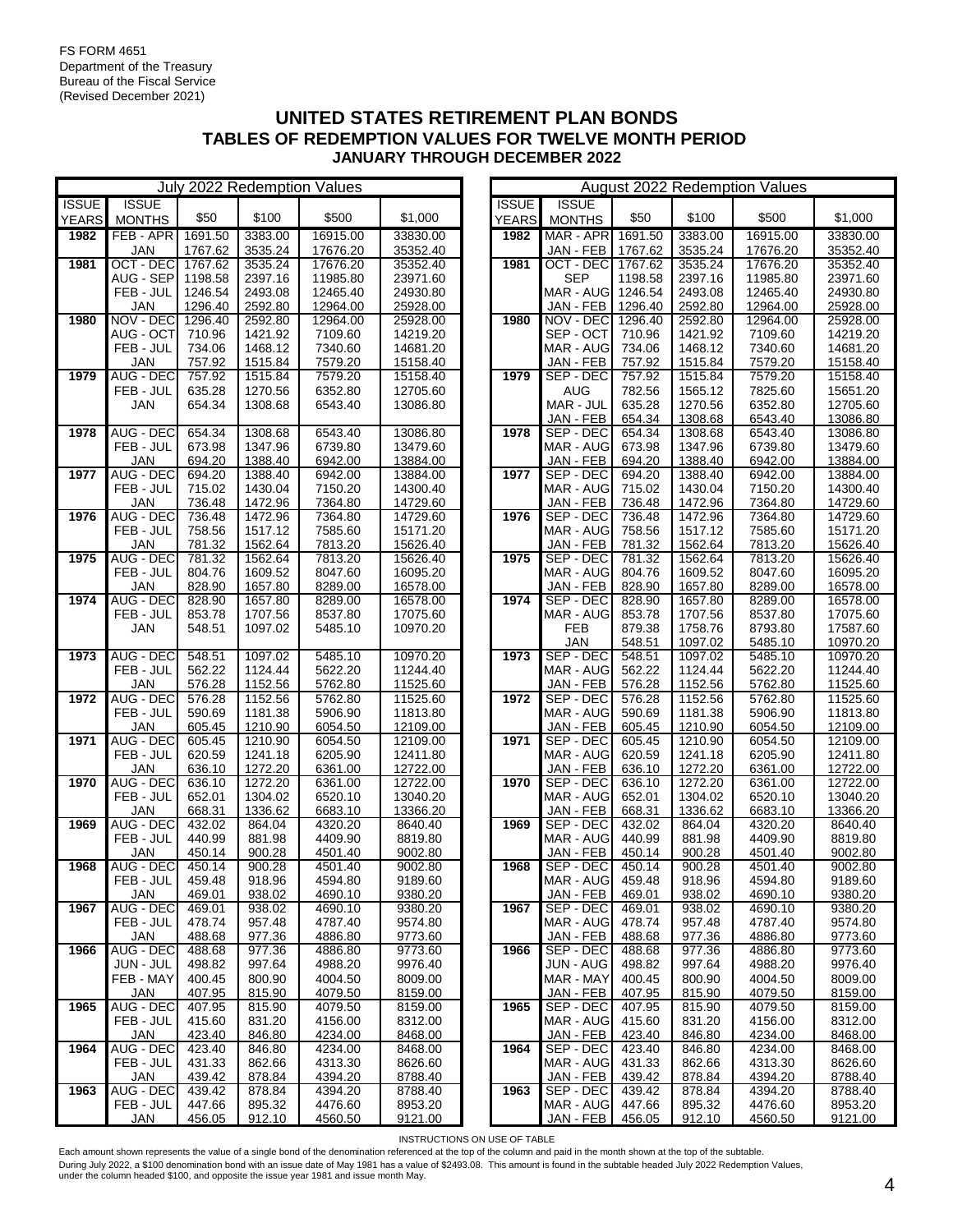|              | September 2022 Redemption Values |         |         |          |          |  | October 2022 Redemption Values |               |         |         |          |          |
|--------------|----------------------------------|---------|---------|----------|----------|--|--------------------------------|---------------|---------|---------|----------|----------|
| <b>ISSUE</b> | <b>ISSUE</b>                     |         |         |          |          |  | <b>ISSUE</b>                   | <b>ISSUE</b>  |         |         |          |          |
| <b>YEARS</b> | <b>MONTHS</b>                    | \$50    | \$100   | \$500    | \$1,000  |  | <b>YEARS</b>                   | <b>MONTHS</b> | \$50    | \$100   | \$500    | \$1,000  |
| 1982         | <b>APR</b>                       | 1691.50 | 3383.00 | 16915.00 | 33830.00 |  | 1982                           |               |         |         |          |          |
|              | JAN - MAR                        | 1767.62 | 3535.24 | 17676.20 | 35352.40 |  |                                | JAN - APR     | 1767.62 | 3535.24 | 17676.20 | 35352.40 |
| 1981         | OCT - DEC                        | 1767.62 | 3535.24 | 17676.20 | 35352.40 |  | 1981                           | NOV - DEC     | 1767.62 | 3535.24 | 17676.20 | 35352.40 |
|              | APR - SEP                        | 1246.54 | 2493.08 | 12465.40 | 24930.80 |  |                                | OCT           | 1847.16 | 3694.32 | 18471.60 | 36943.20 |
|              | JAN - MAR                        | 1296.40 | 2592.80 | 12964.00 | 25928.00 |  |                                | MAY - SEP     | 1246.54 | 2493.08 | 12465.40 | 24930.80 |
|              |                                  |         |         |          |          |  |                                | JAN - APR     | 1296.40 | 2592.80 | 12964.00 | 25928.00 |
| 1980         | NOV - DEC                        | 1296.40 | 2592.80 | 12964.00 | 25928.00 |  | 1980                           | NOV - DEC     | 1296.40 | 2592.80 | 12964.00 | 25928.00 |
|              | OCT                              | 710.96  | 1421.92 | 7109.60  | 14219.20 |  |                                | MAY - OCT     | 734.06  | 1468.12 | 7340.60  | 14681.20 |
|              | APR - SEP                        | 734.06  | 1468.12 | 7340.60  | 14681.20 |  |                                | JAN - APR     | 757.92  | 1515.84 | 7579.20  | 15158.40 |
|              | JAN - MAR                        | 757.92  | 1515.84 | 7579.20  | 15158.40 |  |                                |               |         |         |          |          |
| 1979         | OCT - DEC                        | 757.92  | 1515.84 | 7579.20  | 15158.40 |  | 1979                           | NOV - DEC     | 757.92  | 1515.84 | 7579.20  | 15158.40 |
|              | AUG - SEP                        | 782.56  | 1565.12 | 7825.60  | 15651.20 |  |                                | AUG - OCT     | 782.56  | 1565.12 | 7825.60  | 15651.20 |
|              | APR - JUL                        | 635.28  | 1270.56 | 6352.80  | 12705.60 |  |                                | MAY - JUL     | 635.28  | 1270.56 | 6352.80  | 12705.60 |
|              | JAN - MAR                        | 654.34  | 1308.68 | 6543.40  | 13086.80 |  |                                | JAN - APR     | 654.34  | 1308.68 | 6543.40  | 13086.80 |
| 1978         | OCT - DEC                        | 654.34  | 1308.68 | 6543.40  | 13086.80 |  | 1978                           | NOV - DEC     | 654.34  | 1308.68 | 6543.40  | 13086.80 |
|              | APR - SEP                        | 673.98  | 1347.96 | 6739.80  | 13479.60 |  |                                | MAY - OCT     | 673.98  | 1347.96 | 6739.80  | 13479.60 |
|              | JAN - MAR                        | 694.20  | 1388.40 | 6942.00  | 13884.00 |  |                                | JAN - APR     | 694.20  | 1388.40 | 6942.00  | 13884.00 |
| 1977         | OCT - DEC                        | 694.20  | 1388.40 | 6942.00  | 13884.00 |  | 1977                           | NOV - DEC     | 694.20  | 1388.40 | 6942.00  | 13884.00 |
|              | APR - SEP                        | 715.02  | 1430.04 | 7150.20  | 14300.40 |  |                                | MAY - OCT     | 715.02  | 1430.04 | 7150.20  | 14300.40 |
|              | JAN - MAR                        | 736.48  | 1472.96 | 7364.80  | 14729.60 |  |                                | JAN - APR     | 736.48  | 1472.96 | 7364.80  | 14729.60 |
| 1976         | OCT - DEC                        | 736.48  | 1472.96 | 7364.80  | 14729.60 |  | 1976                           | NOV - DEC     | 736.48  | 1472.96 | 7364.80  | 14729.60 |
|              | APR - SEP                        | 758.56  | 1517.12 | 7585.60  | 15171.20 |  |                                | MAY - OCT     | 758.56  | 1517.12 | 7585.60  | 15171.20 |
|              | JAN - MAR                        | 781.32  | 1562.64 | 7813.20  | 15626.40 |  |                                | JAN - APR     | 781.32  | 1562.64 | 7813.20  | 15626.40 |
| 1975         | OCT - DEC                        | 781.32  | 1562.64 | 7813.20  | 15626.40 |  | 1975                           | NOV - DEC     | 781.32  | 1562.64 | 7813.20  | 15626.40 |
|              | APR - SEP                        | 804.76  | 1609.52 | 8047.60  | 16095.20 |  |                                | MAY - OCT     | 804.76  | 1609.52 | 8047.60  | 16095.20 |
|              | JAN - MAR                        | 828.90  | 1657.80 | 8289.00  | 16578.00 |  |                                | JAN - APR     | 828.90  | 1657.80 | 8289.00  | 16578.00 |
| 1974         | OCT - DEC                        | 828.90  | 1657.80 | 8289.00  | 16578.00 |  | 1974                           | NOV - DEC     | 828.90  | 1657.80 | 8289.00  | 16578.00 |
|              | APR - SEP                        | 853.78  | 1707.56 | 8537.80  | 17075.60 |  |                                | MAY - OCT     | 853.78  | 1707.56 | 8537.80  | 17075.60 |
|              | FEB - MAR                        | 879.38  | 1758.76 | 8793.80  | 17587.60 |  |                                | FEB-APR       | 879.38  | 1758.76 | 8793.80  | 17587.60 |
|              | <b>JAN</b>                       | 548.51  | 1097.02 | 5485.10  | 10970.20 |  |                                | <b>JAN</b>    | 548.51  | 1097.02 | 5485.10  | 10970.20 |
| 1973         | OCT - DEC                        | 548.51  | 1097.02 | 5485.10  | 10970.20 |  | 1973                           | NOV - DEC     | 548.51  | 1097.02 | 5485.10  | 10970.20 |
|              | APR - SEP                        | 562.22  | 1124.44 | 5622.20  | 11244.40 |  |                                | MAY - OCT     | 562.22  | 1124.44 | 5622.20  | 11244.40 |
|              | JAN - MAR                        | 576.28  | 1152.56 | 5762.80  | 11525.60 |  |                                | JAN - APR     | 576.28  | 1152.56 | 5762.80  | 11525.60 |
| 1972         | OCT - DEC                        | 576.28  | 1152.56 | 5762.80  | 11525.60 |  | 1972                           | NOV - DEC     | 576.28  | 1152.56 | 5762.80  | 11525.60 |
|              | APR - SEP                        | 590.69  | 1181.38 | 5906.90  | 11813.80 |  |                                | MAY - OCT     | 590.69  | 1181.38 | 5906.90  | 11813.80 |
|              | JAN - MAR                        | 605.45  | 1210.90 | 6054.50  | 12109.00 |  |                                | JAN - APR     | 605.45  | 1210.90 | 6054.50  | 12109.00 |
| 1971         | OCT - DEC                        | 605.45  | 1210.90 | 6054.50  | 12109.00 |  | 1971                           | NOV - DEC     | 605.45  | 1210.90 | 6054.50  | 12109.00 |
|              | APR - SEP                        | 620.59  | 1241.18 | 6205.90  | 12411.80 |  |                                | MAY - OCT     | 620.59  | 1241.18 | 6205.90  | 12411.80 |
|              | JAN - MAR                        | 636.10  | 1272.20 | 6361.00  | 12722.00 |  |                                | JAN - APR     | 636.10  | 1272.20 | 6361.00  | 12722.00 |
| 1970         | OCT - DEC                        | 636.10  | 1272.20 | 6361.00  | 12722.00 |  | 1970                           | NOV - DEC     | 636.10  | 1272.20 | 6361.00  | 12722.00 |
|              | APR - SEP                        | 652.01  | 1304.02 | 6520.10  | 13040.20 |  |                                | MAY - OCT     | 652.01  | 1304.02 | 6520.10  | 13040.20 |
|              | JAN - MAR                        | 668.31  | 1336.62 | 6683.10  | 13366.20 |  |                                | JAN - APR     | 668.31  | 1336.62 | 6683.10  | 13366.20 |
| 1969         | OCT - DEC                        | 432.02  | 864.04  | 4320.20  | 8640.40  |  | 1969                           | NOV - DEC     | 432.02  | 864.04  | 4320.20  | 8640.40  |
|              | APR - SEP                        | 440.99  | 881.98  | 4409.90  | 8819.80  |  |                                | MAY - OCT     | 440.99  | 881.98  | 4409.90  | 8819.80  |
|              | JAN - MAR                        | 450.14  | 900.28  | 4501.40  | 9002.80  |  |                                | JAN - APR     | 450.14  | 900.28  | 4501.40  | 9002.80  |
| 1968         | OCT - DEC                        | 450.14  | 900.28  | 4501.40  | 9002.80  |  | 1968                           | NOV - DEC     | 450.14  | 900.28  | 4501.40  | 9002.80  |
|              | APR - SEP                        | 459.48  | 918.96  | 4594.80  | 9189.60  |  |                                | MAY - OCT     | 459.48  | 918.96  | 4594.80  | 9189.60  |
|              | JAN - MAR                        | 469.01  | 938.02  | 4690.10  | 9380.20  |  |                                | JAN - APR     | 469.01  | 938.02  | 4690.10  | 9380.20  |
| 1967         | OCT - DEC                        | 469.01  | 938.02  | 4690.10  | 9380.20  |  | 1967                           | NOV - DEC     | 469.01  | 938.02  | 4690.10  | 9380.20  |
|              | APR - SEP                        | 478.74  | 957.48  | 4787.40  | 9574.80  |  |                                | MAY - OCT     | 478.74  | 957.48  | 4787.40  | 9574.80  |
|              | JAN - MAR                        | 488.68  | 977.36  | 4886.80  | 9773.60  |  |                                | JAN - APR     | 488.68  | 977.36  | 4886.80  | 9773.60  |
| 1966         | OCT - DEC                        | 488.68  | 977.36  | 4886.80  | 9773.60  |  | 1966                           | NOV - DEC     | 488.68  | 977.36  | 4886.80  | 9773.60  |
|              | JUN - SEP                        | 498.82  | 997.64  | 4988.20  | 9976.40  |  |                                | JUN - OCT     | 498.82  | 997.64  | 4988.20  | 9976.40  |
|              | APR - MAY                        | 400.45  | 800.90  | 4004.50  | 8009.00  |  |                                | MAY           | 400.45  | 800.90  | 4004.50  | 8009.00  |
|              | JAN - MAR                        | 407.95  | 815.90  | 4079.50  | 8159.00  |  |                                | JAN - APR     | 407.95  | 815.90  | 4079.50  | 8159.00  |
| 1965         | OCT - DEC                        | 407.95  | 815.90  | 4079.50  | 8159.00  |  | 1965                           | NOV - DEC     | 407.95  | 815.90  | 4079.50  | 8159.00  |
|              | APR - SEP                        | 415.60  | 831.20  | 4156.00  | 8312.00  |  |                                | MAY - OCT     | 415.60  | 831.20  | 4156.00  | 8312.00  |
|              | JAN - MAR                        | 423.40  | 846.80  | 4234.00  | 8468.00  |  |                                | JAN - APR     | 423.40  | 846.80  | 4234.00  | 8468.00  |
| 1964         | OCT - DEC                        | 423.40  | 846.80  | 4234.00  | 8468.00  |  | 1964                           | NOV - DEC     | 423.40  | 846.80  | 4234.00  | 8468.00  |
|              | APR - SEP                        | 431.33  | 862.66  | 4313.30  | 8626.60  |  |                                | MAY - OCT     | 431.33  | 862.66  | 4313.30  | 8626.60  |
|              | JAN - MAR                        | 439.42  | 878.84  | 4394.20  | 8788.40  |  |                                | JAN - APR     | 439.42  | 878.84  | 4394.20  | 8788.40  |
| 1963         | OCT - DEC                        | 439.42  | 878.84  | 4394.20  | 8788.40  |  | 1963                           | NOV - DEC     | 439.42  | 878.84  | 4394.20  | 8788.40  |
|              | APR - SEP                        | 447.66  | 895.32  | 4476.60  | 8953.20  |  |                                | MAY - OCT     | 447.66  | 895.32  | 4476.60  | 8953.20  |
|              | JAN - MAR                        | 456.05  | 912.10  | 4560.50  | 9121.00  |  |                                | JAN - APR     | 456.05  | 912.10  | 4560.50  | 9121.00  |

|              |                        |                  |                    | October 2022 Redemption values |                      |
|--------------|------------------------|------------------|--------------------|--------------------------------|----------------------|
| <b>ISSUE</b> | <b>ISSUE</b>           |                  |                    |                                |                      |
| <b>YEARS</b> | <b>MONTHS</b>          | \$50             | \$100              | \$500                          | \$1,000              |
| 1982         |                        |                  |                    |                                |                      |
|              | JAN - APR              | 1767.62          | 3535.24            | 17676.20                       | 35352.40             |
| 1981         | NOV - DEC              | 1767.62          | 3535.24            | 17676.20                       | 35352.40             |
|              | ост                    | 1847.16          | 3694.32            | 18471.60                       | 36943.20             |
|              | MAY - SEP              | 1246.54          | 2493.08            | 12465.40                       | 24930.80             |
|              | JAN - APR              | 1296.40          | 2592.80            | 12964.00                       | 25928.00             |
| 1980         | NOV - DEC              | 1296.40          | 2592.80            | 12964.00                       | 25928.00             |
|              | MAY - OCT              | 734.06           | 1468.12            | 7340.60                        | 14681.20             |
|              | JAN - APR              | 757.92           | 1515.84            | 7579.20                        | 15158.40             |
|              | NOV - DEC              |                  |                    |                                |                      |
| 1979         | AUG - OCT              | 757.92           | 1515.84            | 7579.20<br>7825.60             | 15158.40             |
|              |                        | 782.56           | 1565.12<br>1270.56 |                                | 15651.20             |
|              | MAY - JUL<br>JAN - APR | 635.28<br>654.34 | 1308.68            | 6352.80<br>6543.40             | 12705.60<br>13086.80 |
| 1978         | NOV - DEC              | 654.34           | 1308.68            | 6543.40                        | 13086.80             |
|              | MAY - OCT              | 673.98           | 1347.96            | 6739.80                        | 13479.60             |
|              | JAN - APR              | 694.20           | 1388.40            | 6942.00                        | 13884.00             |
| 1977         | NOV - DEC              | 694.20           | 1388.40            | 6942.00                        | 13884.00             |
|              | MAY - OCT              | 715.02           | 1430.04            | 7150.20                        | 14300.40             |
|              | JAN - APR              | 736.48           | 1472.96            | 7364.80                        | 14729.60             |
| 1976         | NOV - DEC              | 736.48           | 1472.96            | 7364.80                        | 14729.60             |
|              | MAY - OCT              | 758.56           | 1517.12            | 7585.60                        | 15171.20             |
|              | JAN - APR              | 781.32           | 1562.64            | 7813.20                        | 15626.40             |
| 1975         | NOV - DEC              | 781.32           | 1562.64            | 7813.20                        | 15626.40             |
|              | MAY - OCT              | 804.76           | 1609.52            | 8047.60                        | 16095.20             |
|              | JAN - APR              | 828.90           | 1657.80            | 8289.00                        | 16578.00             |
| 1974         | NOV - DEC              | 828.90           | 1657.80            | 8289.00                        | 16578.00             |
|              | MAY - OCT              | 853.78           | 1707.56            | 8537.80                        | 17075.60             |
|              | FEB - APR              | 879.38           | 1758.76            | 8793.80                        | 17587.60             |
|              | JAN                    | 548.51           | 1097.02            | 5485.10                        | 10970.20             |
| 1973         | NOV - DEC              | 548.51           | 1097.02            | 5485.10                        | 10970.20             |
|              | MAY - OCT              | 562.22           | 1124.44            | 5622.20                        | 11244.40             |
| 1972         | JAN - APR<br>NOV - DEC | 576.28<br>576.28 | 1152.56<br>1152.56 | 5762.80<br>5762.80             | 11525.60<br>11525.60 |
|              | MAY - OCT              | 590.69           | 1181.38            | 5906.90                        | 11813.80             |
|              | JAN - APR              | 605.45           | 1210.90            | 6054.50                        | 12109.00             |
| 1971         | NOV - DEC              | 605.45           | 1210.90            | 6054.50                        | 12109.00             |
|              | MAY - OCT              | 620.59           | 1241.18            | 6205.90                        | 12411.80             |
|              | JAN - APR              | 636.10           | 1272.20            | 6361.00                        | 12722.00             |
| 1970         | NOV - DEC              | 636.10           | 1272.20            | 6361.00                        | 12722.00             |
|              | MAY - OCT              | 652.01           | 1304.02            | 6520.10                        | 13040.20             |
|              | JAN - APR              | 668.31           | 1336.62            | 6683.10                        | 13366.20             |
| 1969         | NOV - DEC              | 432.02           | 864.04             | 4320.20                        | 8640.40              |
|              | MAY - OCT              | 440.99           | 881.98             | 4409.90                        | 8819.80              |
|              | JAN - APR              | 450.14           | 900.28             | 4501.40                        | 9002.80              |
| 1968         | NOV - DEC              | 450.14           | 900.28             | 4501.40                        | 9002.80              |
|              | MAY - OCT              | 459.48           | 918.96             | 4594.80                        | 9189.60              |
|              | JAN - APR              | 469.01           | 938.02             | 4690.10                        | 9380.20              |
| 1967         | NOV - DEC              | 469.01           | 938.02             | 4690.10                        | 9380.20              |
|              | MAY - OCT              | 478.74           | 957.48             | 4787.40                        | 9574.80              |
| 1966         | JAN - APR<br>NOV - DEC | 488.68<br>488.68 | 977.36<br>977.36   | 4886.80<br>4886.80             | 9773.60<br>9773.60   |
|              | JUN - OCT              | 498.82           | 997.64             | 4988.20                        | 9976.40              |
|              | MAY                    | 400.45           | 800.90             | 4004.50                        | 8009.00              |
|              | JAN - APR              | 407.95           | 815.90             | 4079.50                        | 8159.00              |
| 1965         | NOV - DEC              | 407.95           | 815.90             | 4079.50                        | 8159.00              |
|              | MAY - OCT              | 415.60           | 831.20             | 4156.00                        | 8312.00              |
|              | JAN - APR              | 423.40           | 846.80             | 4234.00                        | 8468.00              |
| 1964         | NOV - DEC              | 423.40           | 846.80             | 4234.00                        | 8468.00              |
|              | MAY - OCT              | 431.33           | 862.66             | 4313.30                        | 8626.60              |
|              | JAN - APR              | 439.42           | 878.84             | 4394.20                        | 8788.40              |
| 1963         | NOV - DEC              | 439.42           | 878.84             | 4394.20                        | 8788.40              |
|              | MAY - OCT              | 447.66           | 895.32             | 4476.60                        | 8953.20              |
|              | JAN - APR              | 456.05           | 912.10             | 4560.50                        | 9121.00              |

INSTRUCTIONS ON USE OF TABLE

Each amount shown represents the value of a single bond of the denomination referenced at the top of the column and paid in the month shown at the top of the subtable.

During September 2022, a \$100 denomination bond with an issue date of May 1981 has a value of \$2493.08. This amount is found in the subtable headed September 2022 Redemption Values,<br>under the column headed \$100, and opposi